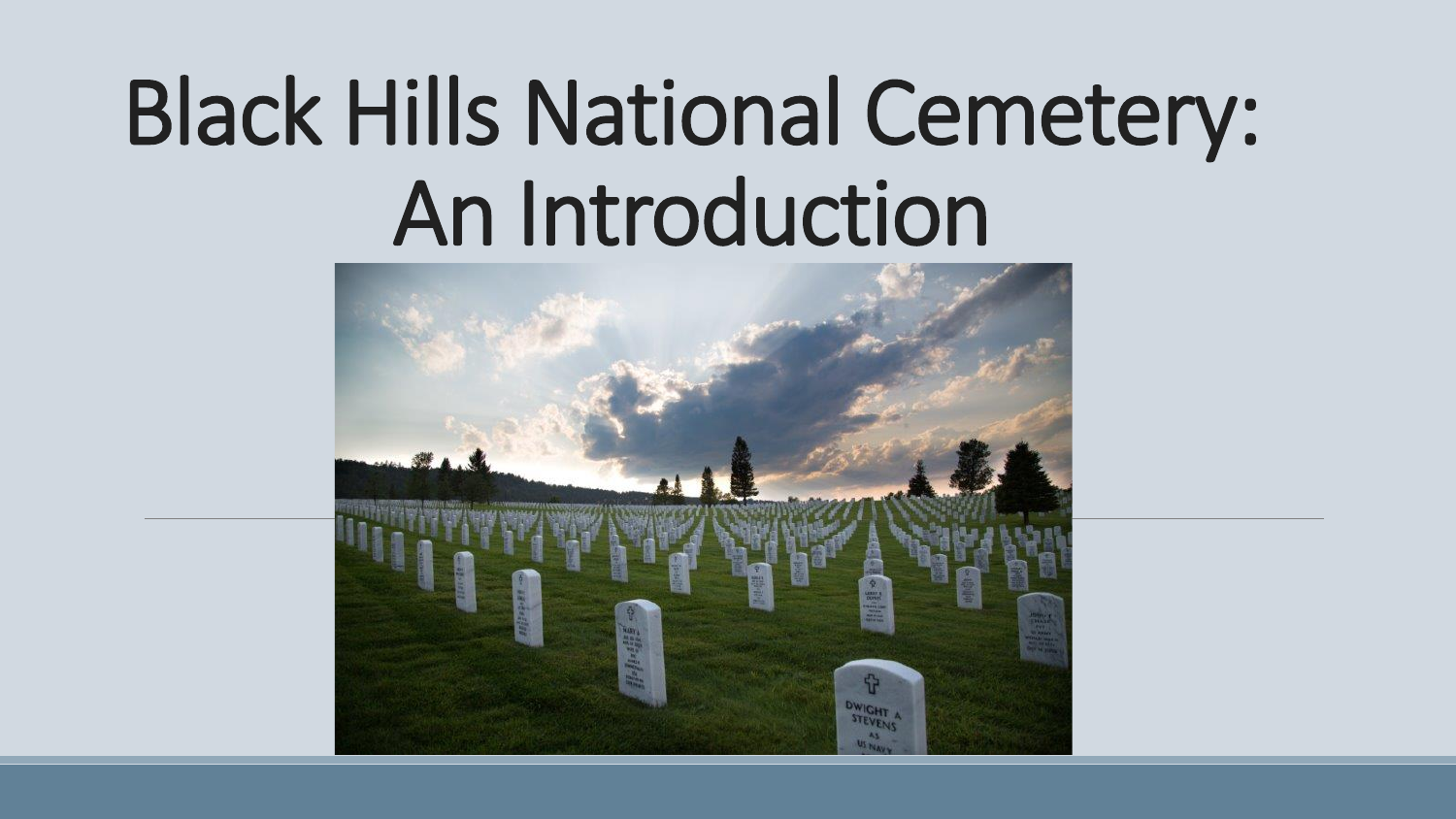#### Black Hills National Cemetery is located three miles east of Sturgis, S.D., in the shadows of the Black Hills.

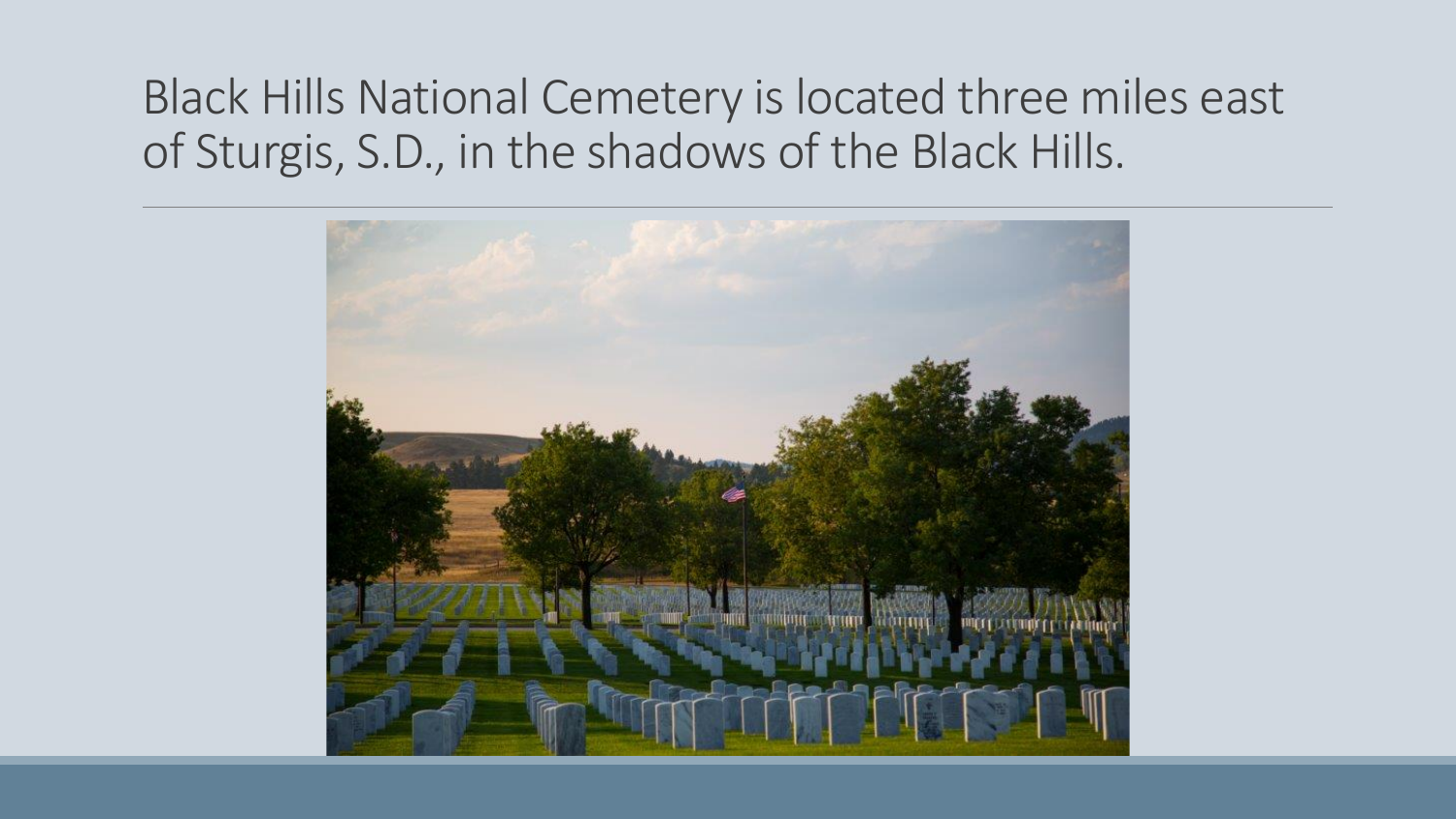### Eligibility for Burial at a National Cemetery

 providing beautifully maintained burial grounds and lasting memorials. Gravesites and burials are provided for the veteran's family at no cost. \*National cemeteries honor veterans and their families for their service to their nation by

 \*The Department of Veterans Affairs (VA) National Cemetery Administration maintains 131 national cemeteries, one national Veterans burial ground, and 33 soldiers' lots and monument sites in 40 states and Puerto Rico.

 \*The head director at each national cemetery is responsible for reviewing the paperwork and qualifications of each veteran to determine eligibility for burial.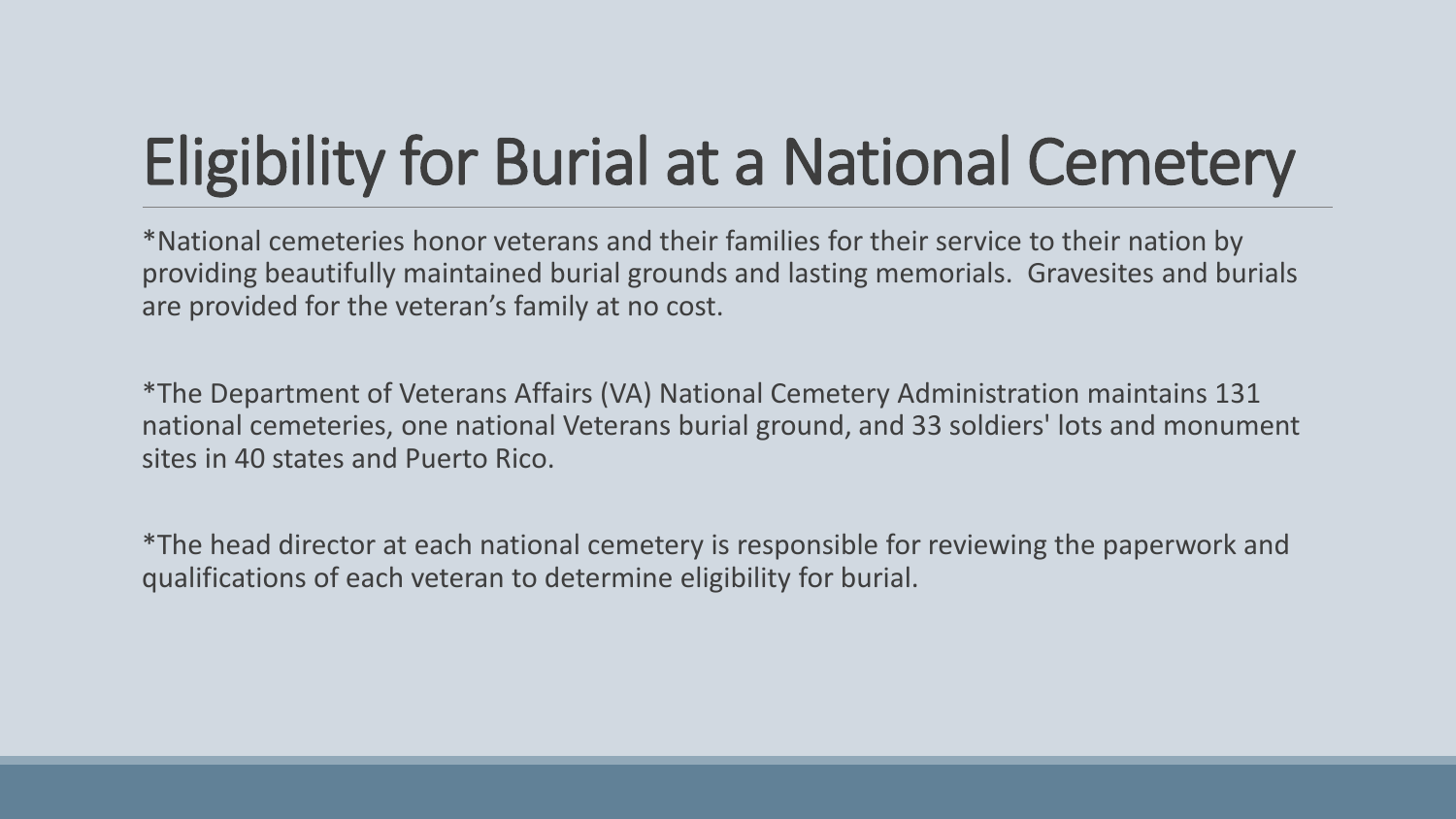# Who is Eligible?

 \*Any member of the Armed Forces of the United States who dies while on active duty is automatically eligible for burial at any national cemetery.

 \*Any Veteran who was discharged under conditions other than dishonorable is eligible for burial.

 \*Persons with 20 years of service in the National Guard or Reserves who are entitled to retired pay are also eligible for a government headstone or marker.

Guard or Reserves also establishes eligibility. \*Active duty service (other than active duty for training) while in the National

\*Spouses and certain eligible dependents may also be buried in national cemeteries.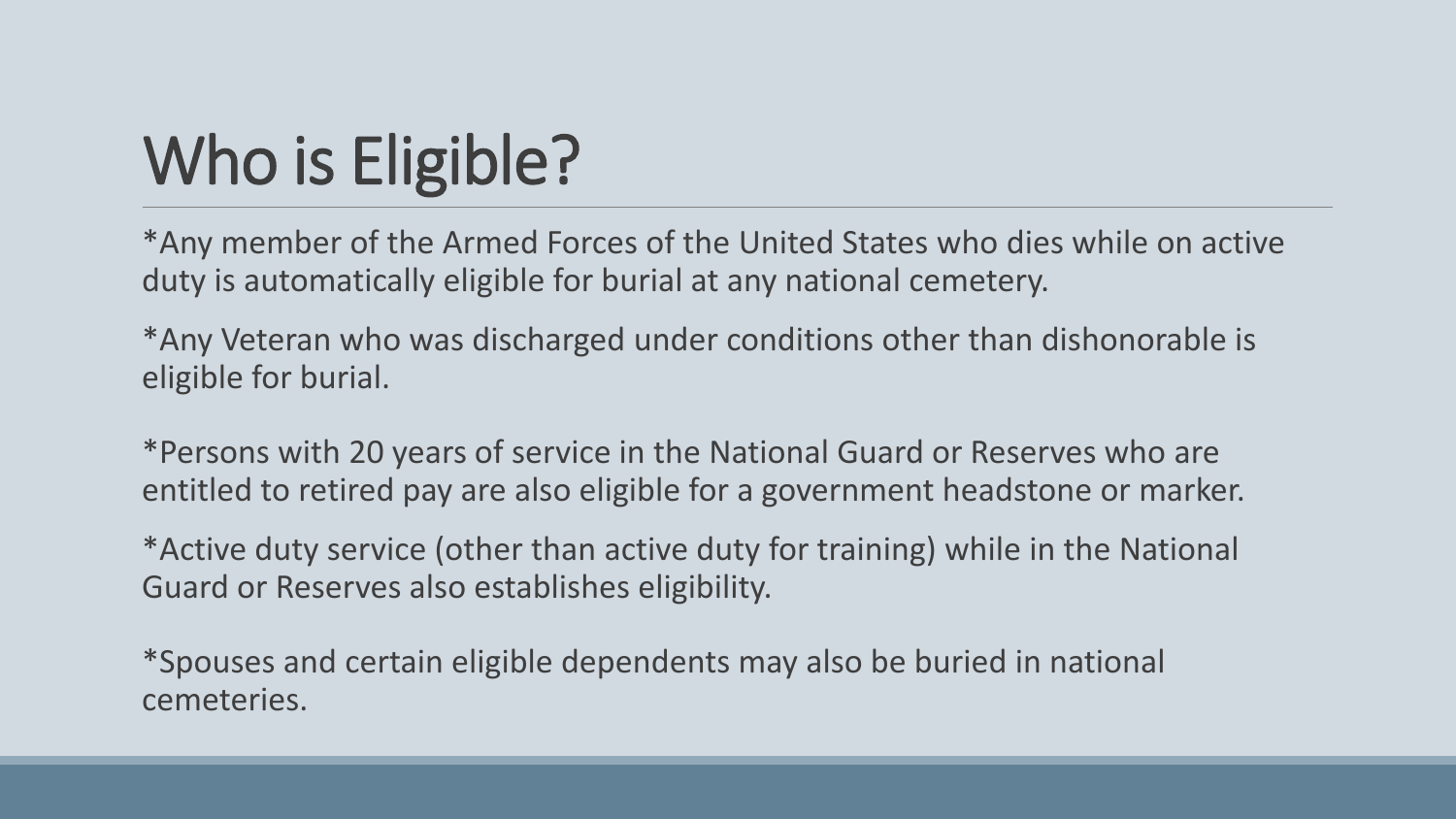#### Fast Facts about Black Hills National Cemetery

- The Black Hills National Cemetery was established in 1948, with the first interments (burials) occurring that year.
- Spanning over 100 acres, it is the final resting place for over 24,000 of our veterans and their families.
- US flags line the roadways between sections and are flown from May through October, 24 hours a day, seven days a week.
- Three memorials can be found in front of the committal shelter: a Blue Star Memorial, the Pilot Training Class 52 Charlie from May of 1952 Memorial, and the Korean War Memorial.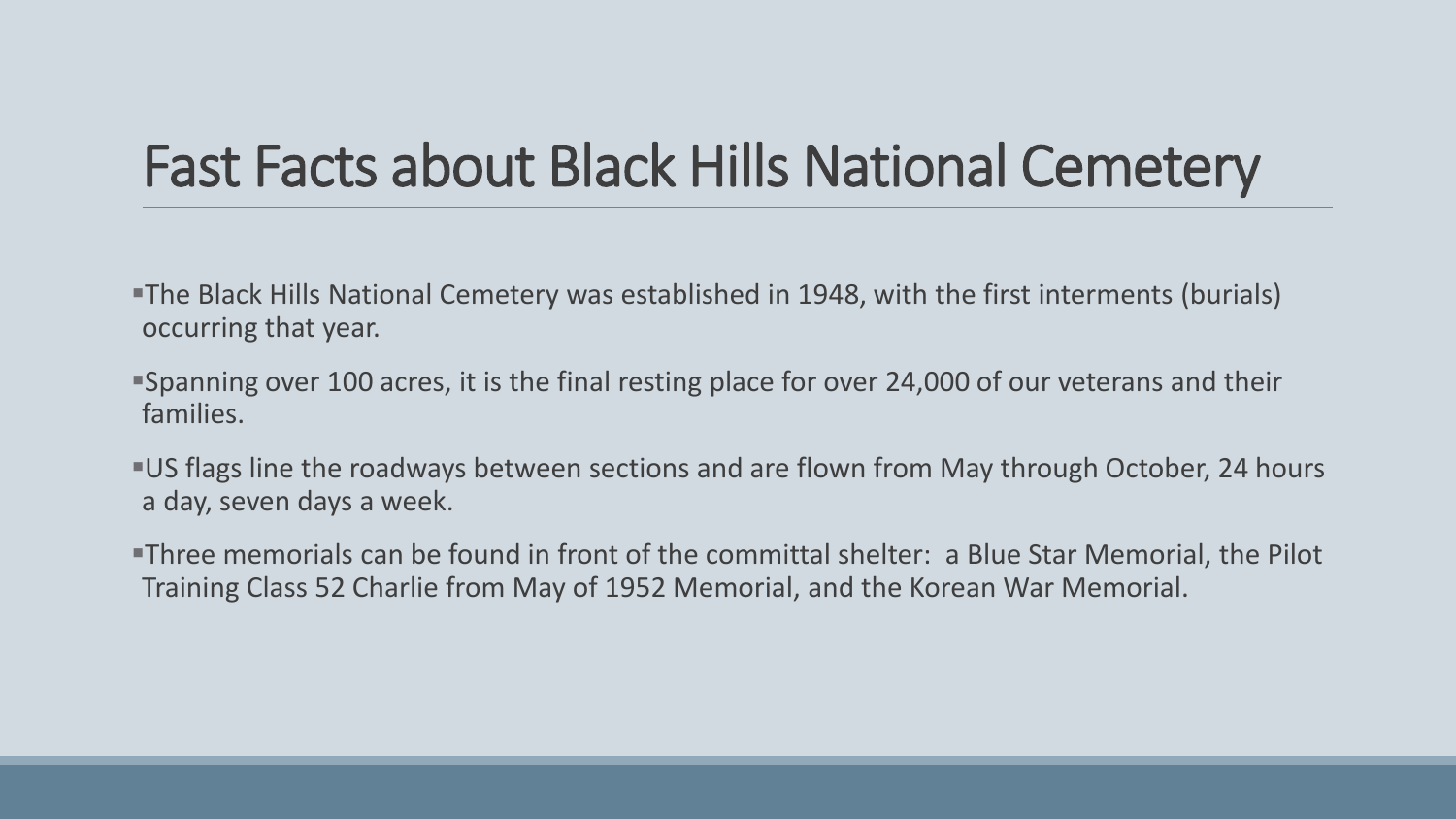### Notable Burials at Black Hills National **Cemetery**

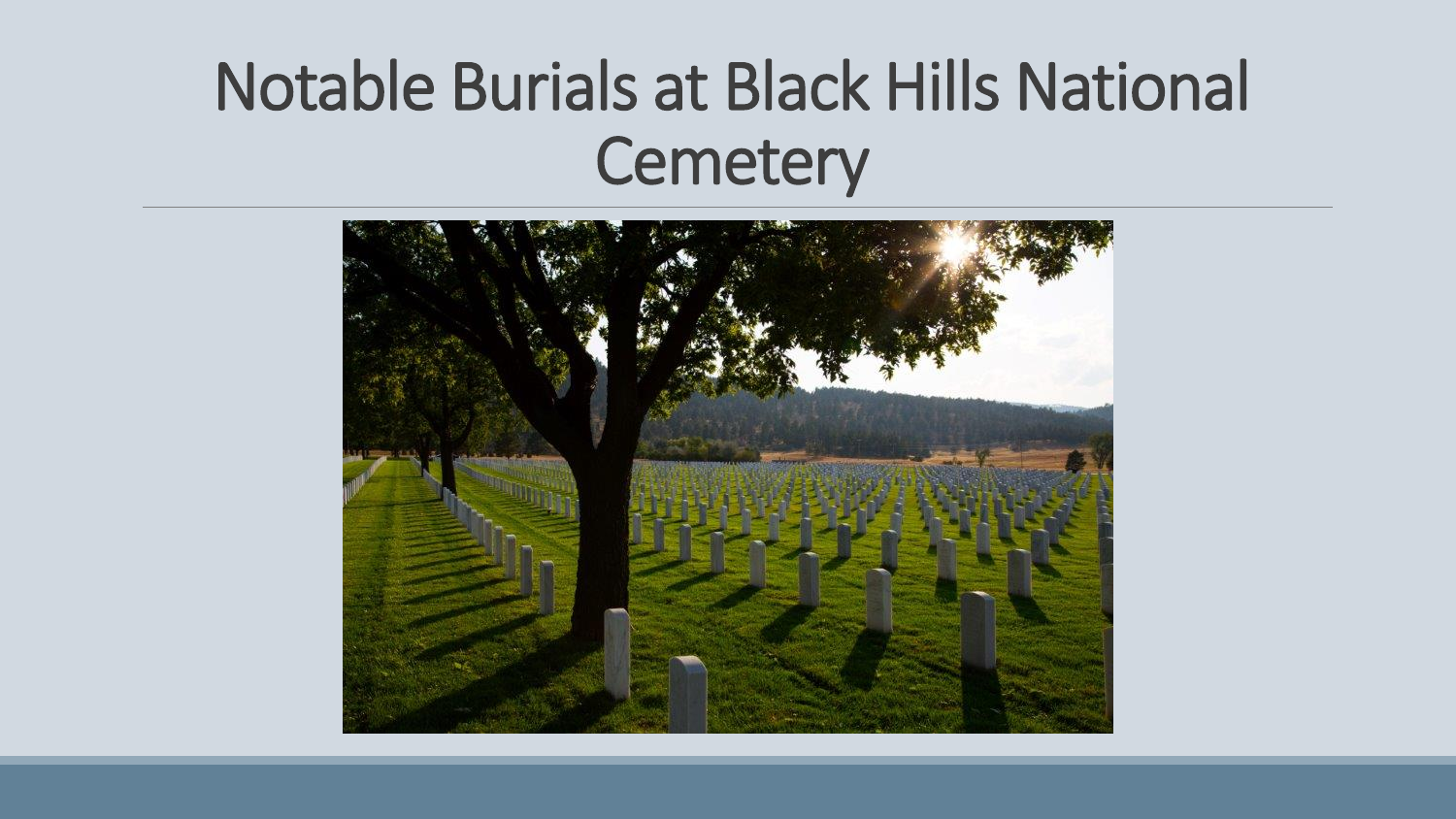# Application of New Knowledge:

 Let's take a look at some of the notable burials at Black Hills National Cemetery.

 Listen carefully to each biography. After each veteran's story, write down reasons why you think that person was eligible to be buried in a National Cemetery.

 Be sure to support your thinking with specific reasons using information we have just learned from the National Cemetery Association, as well as information from these veterans' stories.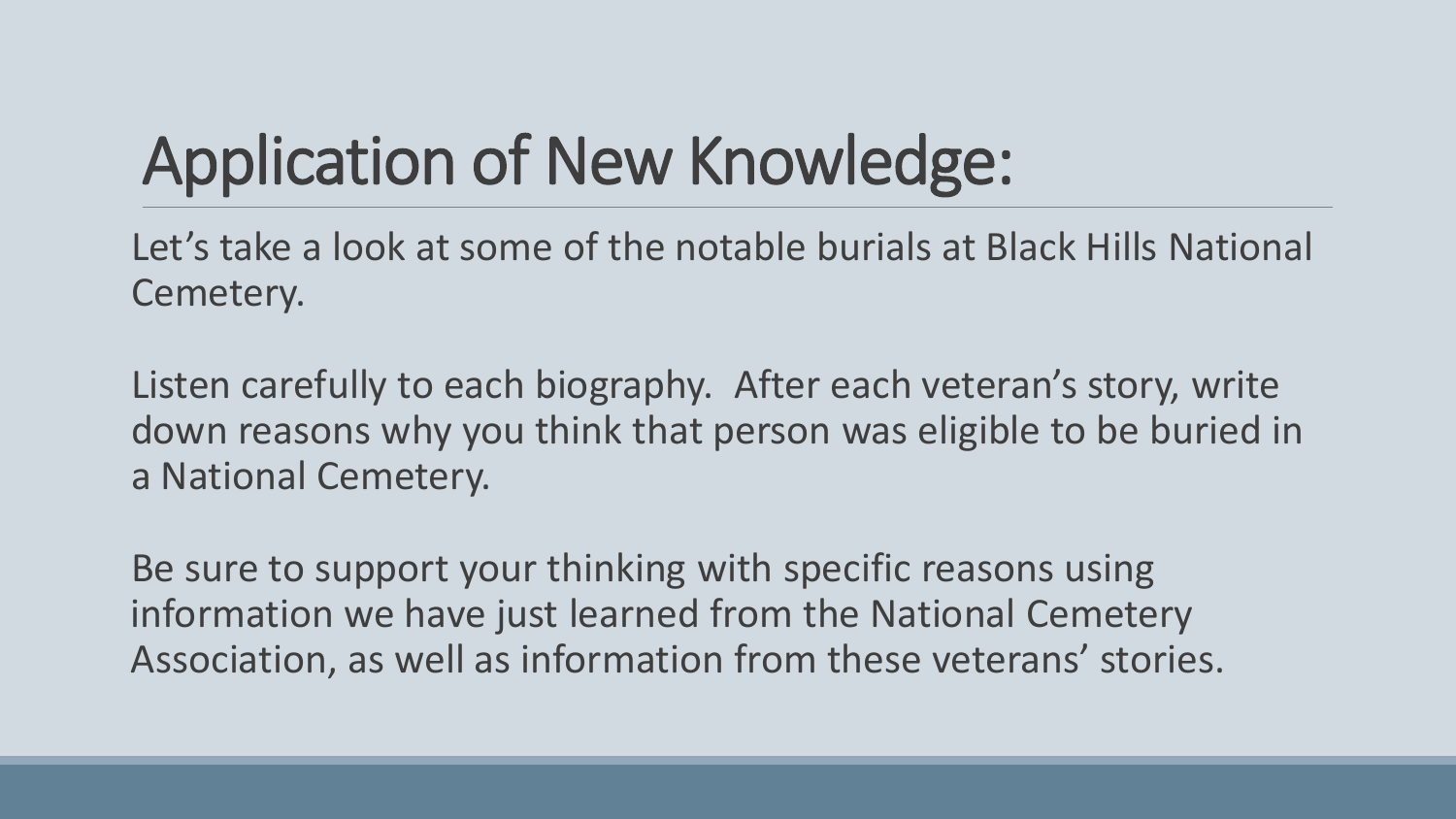#### Senator Francis H. Case

 Senator Francis H. Case, originally from Iowa, moved to Sturgis, South Dakota, with his family when he was thirteen. Dakota, before enlisting and serving as a private in the United States Marine Corps during World War I, and later Marine Corps Reserves. After his service, he worked as a writer, editor, and publisher of multiple newspapers before being elected to the South Dakota State Regents of Education in 1931. By 1937, Case was serving South Dakota Senate, serving from 1951 until his death on June 22, 1962, at the naval hospital at Bethesda, Maryland. His body was later transferred and interred at Black Hills National He attended Dakota Wesleyan University in Mitchell, South served in the United States Army and the United States in Congress, and was ultimately elected to the United States Cemetery on December 3, 1981.

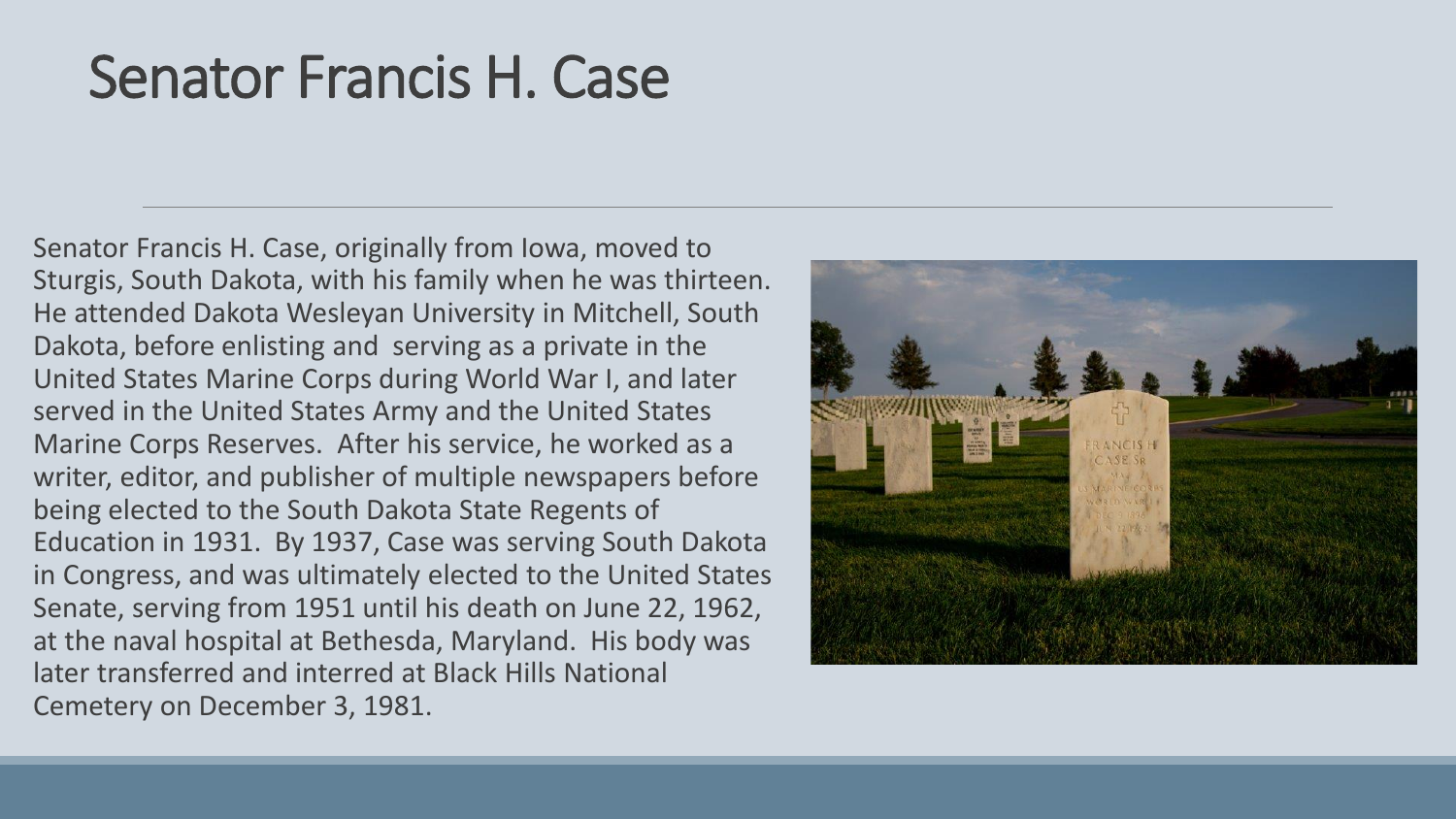### John Bear King

 John Bear King of South Dakota enlisted in the U.S. Army on May 18, 1943. PFC Bear King was one of eleven known Lakota Code Talkers in the Pacific Theater during World War II. During the war, the Japanese were intercepting vital communications from American soldiers, so Lakota soldiers were recruited to develop coded messages in Lakota to help the Army move troops and supplies safely. The 2008 Code Talkers Recognition Act honored all Code Talkers from World War I and World War II and awarded the Congressional Gold Medal to American Indian tribes whose members participated in the top secret program; individuals would receive a Congressional Silver Medal. In 2013, the Lakota Code Talkers received their medals. Bear King died September 2, 1949, and is one of two Lakota Code Talkers interred in a VA national cemetery.

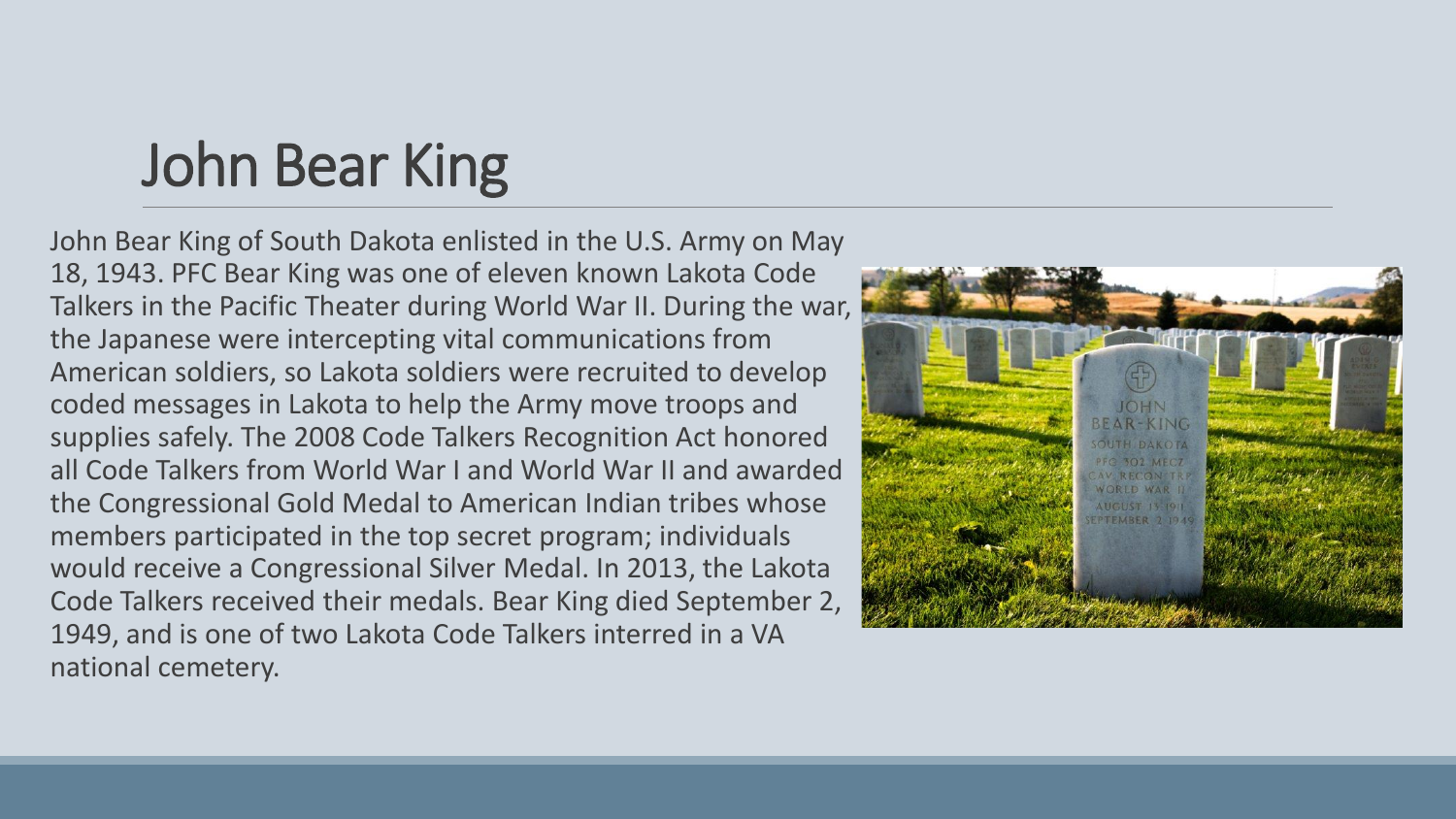# Clarence Eugene Wolf Guts

 Clarence Eugene Wolf Guts, native of South Dakota, enlisted in the U.S. Army on June 17, 1942. He was one of eleven known Lakota Code Talkers in the Pacific Theater during World War II. He served in the army until January 13, 1946, as the personal Code Talker for Gen. Mueller. The 2008 Code Talkers Recognition Act honored all Code Talkers from World War I and World War II, and awarded the Congressional Gold Medal to American Indian tribes whose members participated in the top secret program; individuals would receive a Congressional Silver Medal. In 2013, the Lakota Code Talkers received their medals. PFC Wolf Guts was the last living member of the Oglala Lakota Code Talkers from World War II. He died June 16, 2010, and is the only other Lakota Code Talker interred in a VA national cemetery.

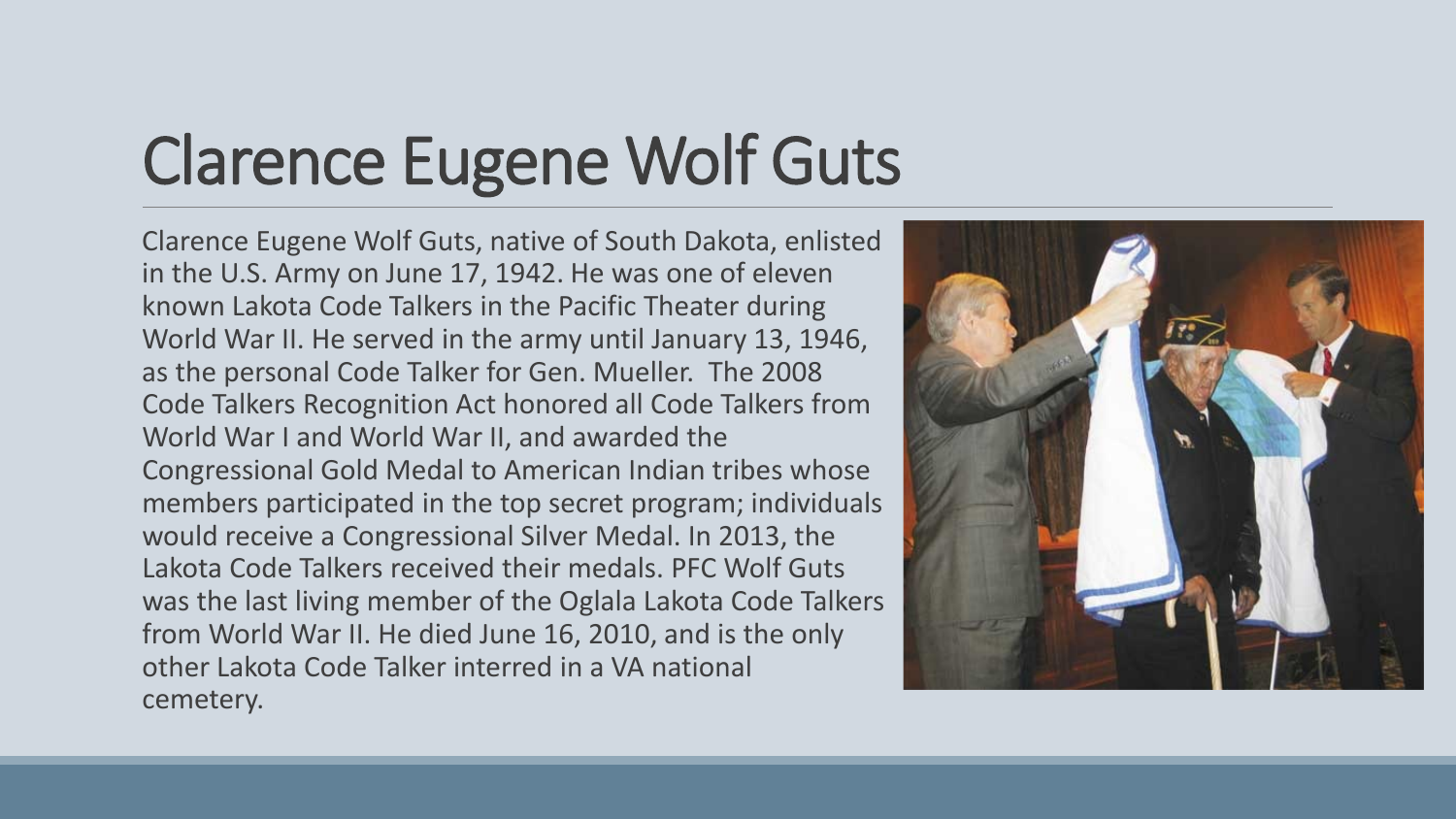### Brigadier General Richard E. Ellsworth





Photo credit of Brigadier General Richard E. Ellsworth: South Dakota Air and Space Museum.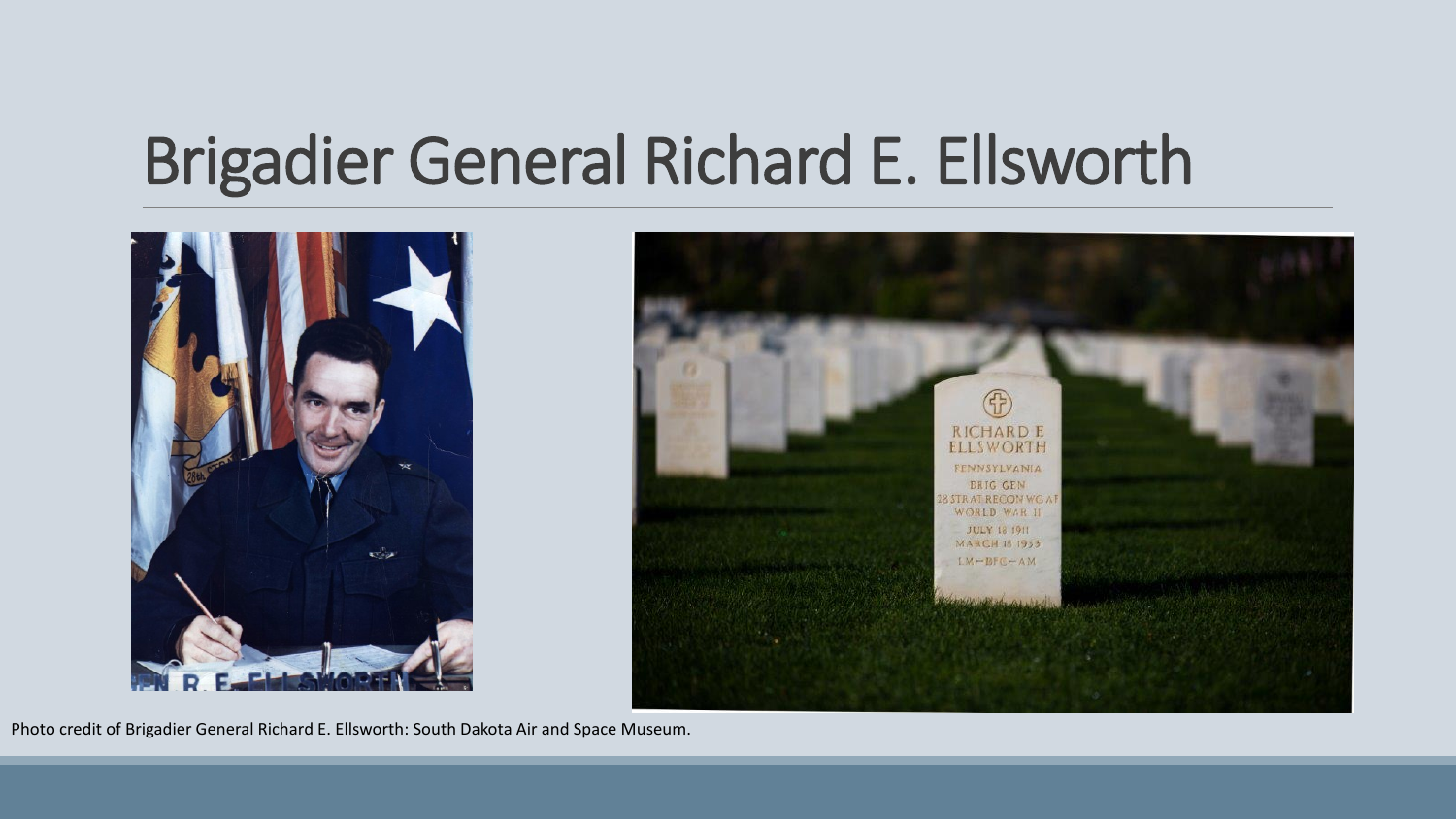### Richard E. Ellsworth

 Many will recognize Ellsworth's name, as he is the namesake for the Ellsworth Airforce Base in Rapid City, South Dakota, the base named by President Eisenhower himself. Ellsworth served in the Pennsylvania National Guard from 1929-1931, at which time he entered the U.S. Military Academy,<br>training as a pilot at Randolph and Kelly fields in Texas. By February 1942, Ellsworth had been promoted to Lieutenant Colonel and had earned a master's degree in meteorology at the California Institute of Technology. He served in many capacities during his time in the service, including 400 combat missions for the 10<sup>th</sup> and 14<sup>th</sup> Air Forces in the China-Burma-India Theater. For his bravery, he<br>received battle stars for eight different campaigns, and also earned the Legion of Merit, two received battle stars for eight different campaigns, and also earned the Legion of Merit, two<br>Distinguished Flying Crosses, three Air Medals, and the Chinese Air Force Wings.

 chief of Operations and Training Division. From August 1946 to August 1949 he was commanding Ellsworth returned to the U.S. after the war for assignment to the Air Weather Service in Washington as officer of the 380th air bases in Florida and California. He graduated from the Air War College at<br>Maxwell Air Force Base, Alabama, in July 1950, and went to Barksdale Air Force Base, Louisiana, as chief of plans for the 2nd Air Force. He was promoted to brigadier general in September 1952 at Rapid City Air Force Base, South Dakota where be was wing commander and later commanding general of the<br>28th Strategic Reconnaissance Wing from November 1950 to March 1953.

 He was killed in a simulated combat mission near Nut Cove, Newfoundland, on March 18, 1953, and was interred at Black Hills National Cemetery. In the aftermath of the crash, an accident investigation<br>board recommended new procedures for flight safety for pilots.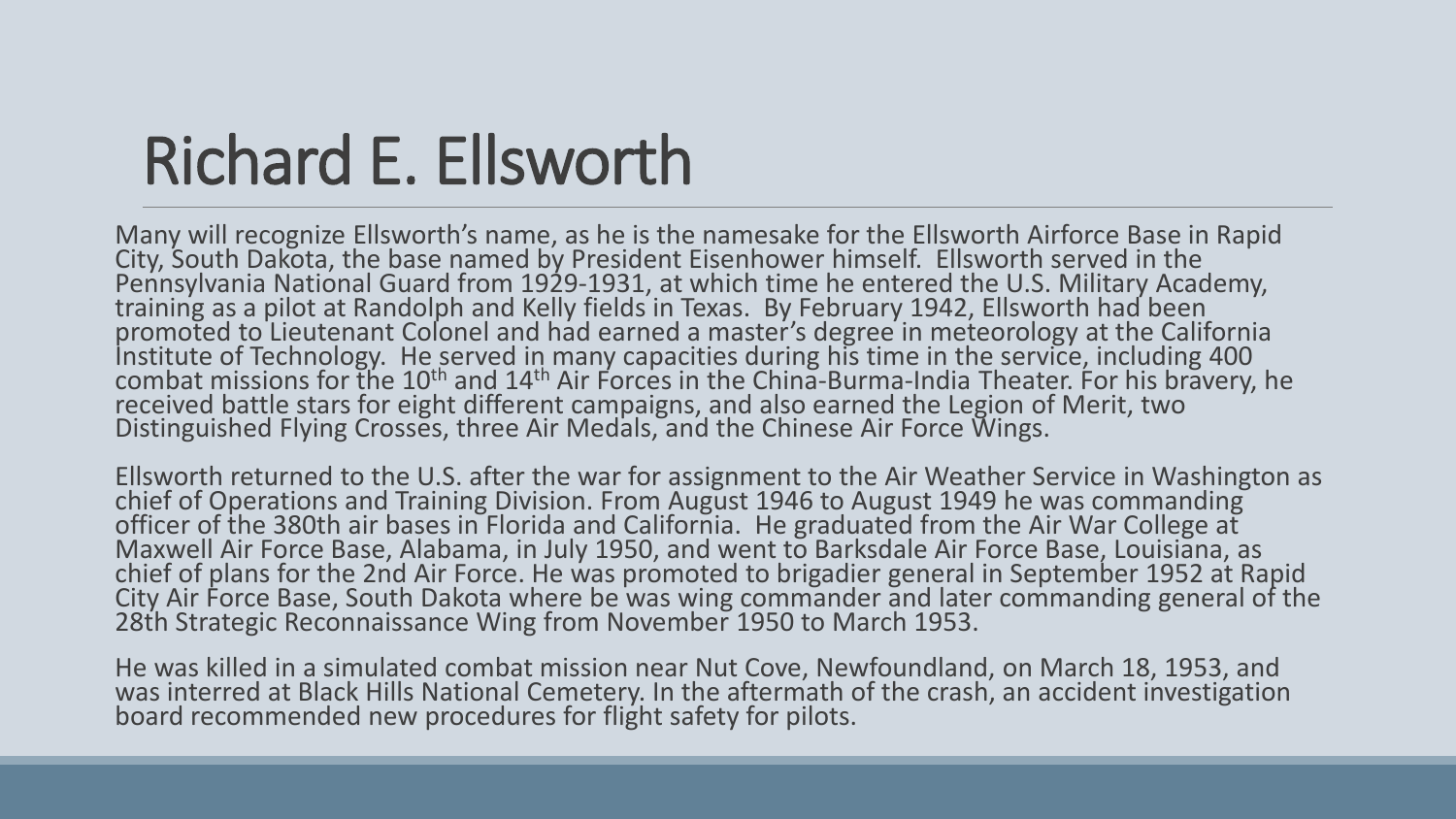# William Samuel "Sam" DeCory

In the late 1950s, Sam DeCory enlisted in the United States Marine Corps where he served in Korea. He later In the late 1950s, Sam DeCory enlisted in the United States Marine Corps where he served in Korea. He later<br>signed up for the U.S Army and completed four and a half tours in Vietnam. During his time in the Army, he was captured and held as a prisoner of war for a brief amount of time before escaping. For these tours and his endless multiple Silver Stars, a Distinguished Service Cross, Army Master Jump Wings with one gold star denoting combat<br>jump, Expert Rifleman and Pistol, as well as other Vietnam service medals. He had hoped to serve longer for hi to Agent Orange, which is a dangerous chemical.

After DeCory returned from Vietnam, he worked to better his community by becoming a police officer in Rapid City and Pine Ridge, South Dakota. He later decided that his passion in life would be helping others in a different<br>way. Therefore, he decided to return to college; he studied at Black Hills State University and received h bachelor's degree in sociology and psychology. He later went on to receive his master's degree in counseling and<br>guidance from South Dakota State University. Using his degree, he worked as an independent counselor with the youth and their families, but mostly with young males who struggled with substance abuse. He also worked with<br>other veterans to help them try to overcome their post-traumatic stress disorder. DeCory passed away on May other veterans to help them try to overcome their post-traumatic stress disorder. DeCory passed away on May<br>24, 2002, at the age of 65. Even after his death, his legacy carries on. He changed many lives by being an advocat importantly, the words "Beloved Father."